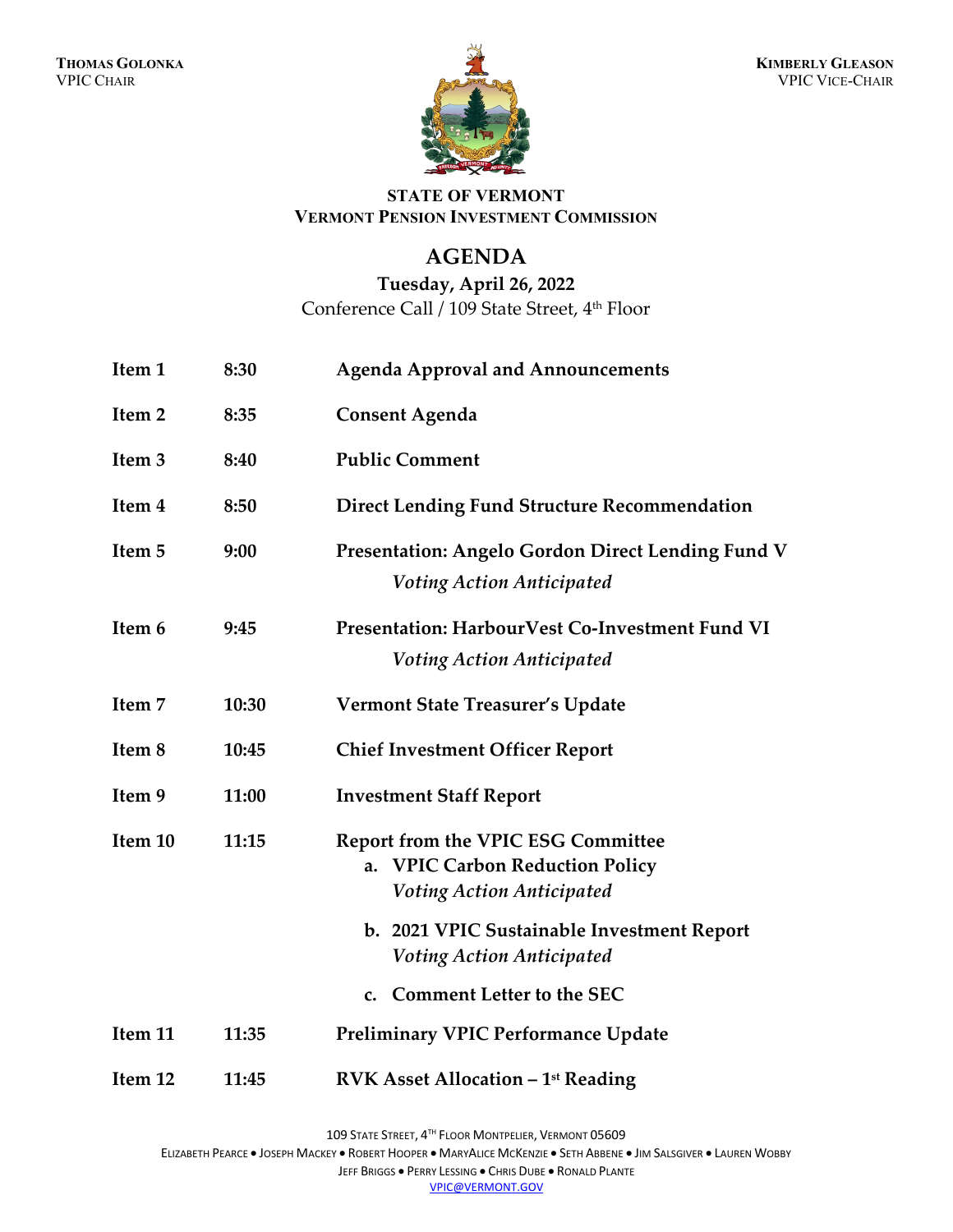#### **VERMONT PENSION INVESTMENT COMMISSION AGENDA**

**Item 13 12:45 Deliverables for Upcoming Meetings Item 14 12:50 Future Agenda Topics/New or Other Business Item 15 Executive Session Adjourn**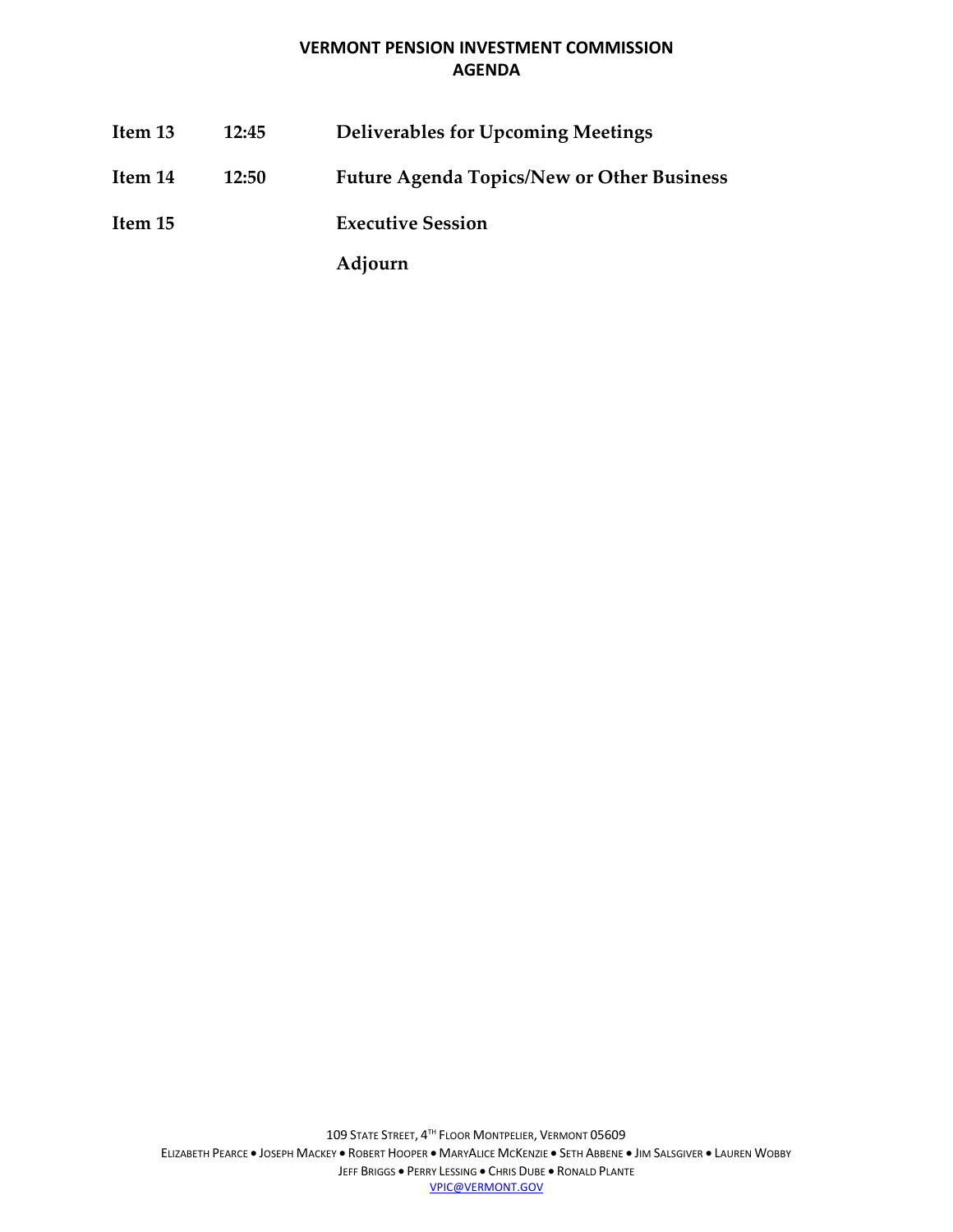#### **VERMONT PENSION INVESTMENT COMMISSION AGENDA**

# **Future Meetings**

#### **June 28, 2022**

- **Portfolio Investment Performance Review FY3Q**
- Asset Allocation Study  $2<sup>nd</sup>$  Review
- **Review Individual Boards' Policy Target Allocations**
- **Investment Policy Statement Consultant Recommendations**

#### **July 26, 2022**

- **FY 2024 Budget Review**
- RVK Thematic Asset Group Education Inflation Hedge

#### **September 27, 2022**

- **Portfolio Investment Performance Review FY4Q**
- **ESG Focus Topics Presentation**
- **FY 2023 Budget Update**
- Asset/Liability Study Kick-Off
- **FY 2024 Budget Review**

#### **November 1, 2022**

- **VPIC Liquidity Study**
- **VPIC Fee Review**
- **Portfolio/Investment Review FY1Q**
- Asset/Liability Study (if performed)
- **Actuarial Overview**
- **FY 2024 Budget Review**

#### **December 13, 2022**

- **VPIC Policies Review**
- **Service Provider Review**
- Chair Performance Review
- **Preliminary Asset/Liability Results**
- **Fiduciary Duty Training**